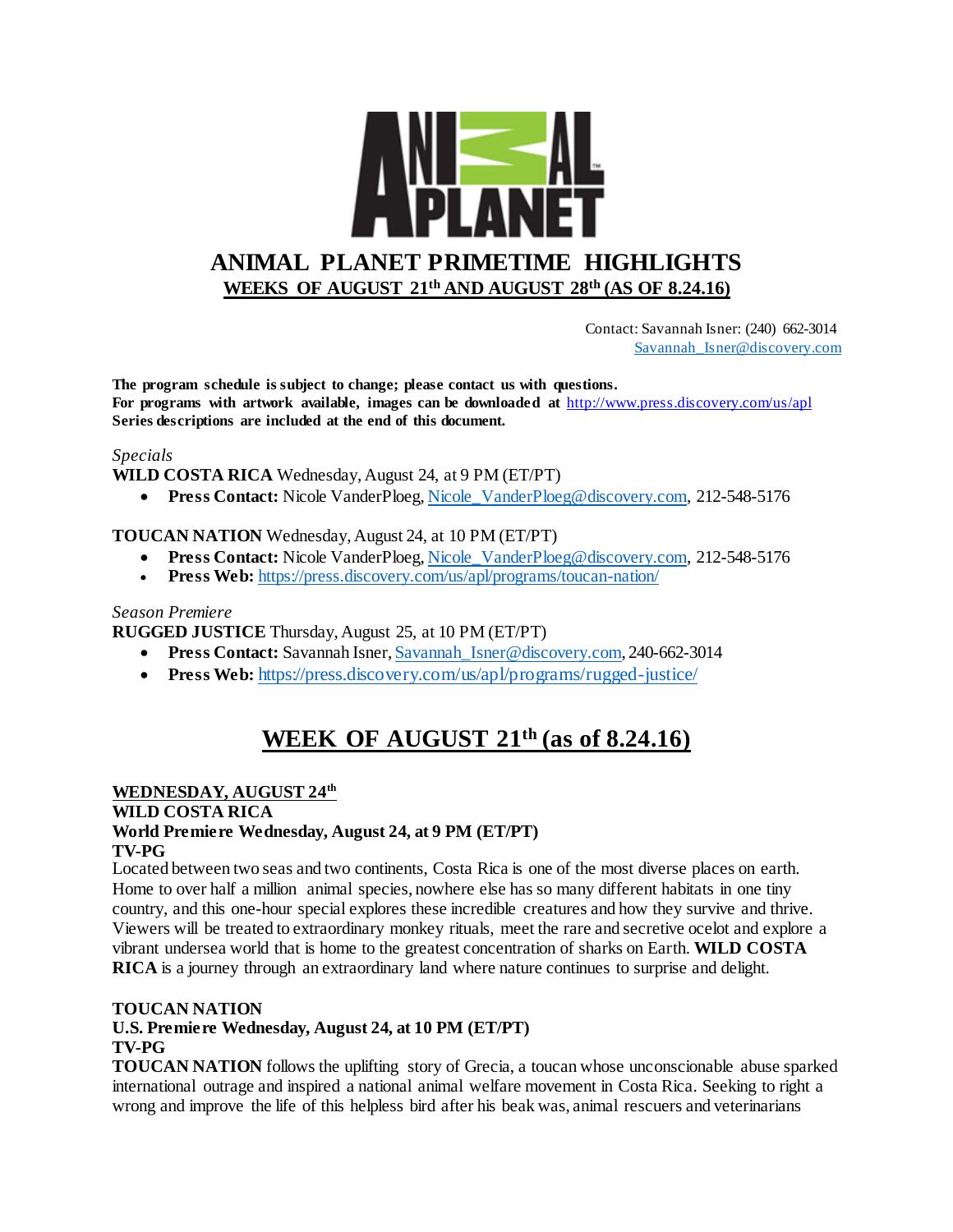enlist a team of volunteer experts including 3D-printing engineers to design and construct a prosthetic beak. At the same time, a committed group of activists wage a battle to implement penalties for animal cruelty, motivated by the notion that every life – whether wild or human – is inherently valuable and must be protected.

## **THURSDAY, AUGUST 25th**

#### **RUGGED JUSTICE: Cougars on The Run World Premiere Thursday, August 25, at 10 PM (ET/PT) TV-PG**

The Washington State Fish and Wildlife Police officers are on the front lines protecting animals on land and water. Just outside of Orville in the snowy rough terrain, Sgt. Dan Christensen and his officers search for two cougar cubs on the loose. While patrolling the Williams Creek woods, Officer Paul Jacobson apprehends a hunter driving with a loaded rifle, and in Mason County, Officer Jeff Summit confronts a family of serial crab poachers. Later, Sgt. Erik Olson surveys the bustling Seattle harbor under the cover of night and arrests a fisherman for illegally harvesting endangered Rock Fish.

## **FRIDAY, AUGUST 26th**

#### **TREEHOUSE MASTERS: Treehouse Point 2.0! World Premiere Friday, August 26, at 10 PM (ET/PT) TV-PG**

Pete gears up to expand his 23-acre empire of treehouses with a new resort and spa to bring people closer to nature! Before construction begins, the site needs a major engineering overhaul and who better to oversee the project than his son Charlie who gets to live in his own treehouse on the property.

#### **SATURDAY, AUGUST 27th DR. DEE: ALASKA VET: Critical Condition World Premiere Saturday, August 27, at 8 PM (ET/PT) TV-PG**

It's a busy week for Dr. Dee and team both at home and on the road. First, she sees a macaw that is in for a beak trim. Then, Dr. Dee performs knee surgery on a beloved German Shepherd with a nervous owner and operates on a Chihuahua with a painful condition. Back at home, Dr. Dee and her husband, Ken, welcome seven fainting goats to the growing menagerie. Later, when a newborn calf suffering from a bacterial infection falls dangerously ill, Dr. Dee must leap into action before hitting the road to check on a Vietnam veteran's lame horse.

# **WEEK OF AUGUST 28 th (as of 8.24.16)**

## **THURSDAY, SEPTEMBER 1st**

## **RUGGED JUSTICE: Stuck Young Buck**

# **World Premiere Thursday, September 1, at 10 PM (ET/PT)**

#### **TV-PG**

Washington State's Fish and Wildlife Police are busy protecting wildlife and busting criminals. In the bustling Seattle bay, Sgt. Erik Olson arrests a salmon poacher. In the Bellingham marshland, Officer Taylor Kimball confronts a duck hunter with a criminal past and an illegal shotgun. Later in the rainforest of Brooklyn, Officer Paul Jacobson deals with a hunter who has illegally killed a female elk. Finally, Officer Jeff Summit frees a trapped black tail deer from the maze of a mobile home storage compound.

## **FRIDAY, SEPTEMBER 2nd**

**TREEHOUSE MASTERS: Swiss Family Surprise World Premiere Friday, September 2, at 10 PM (ET/PT)**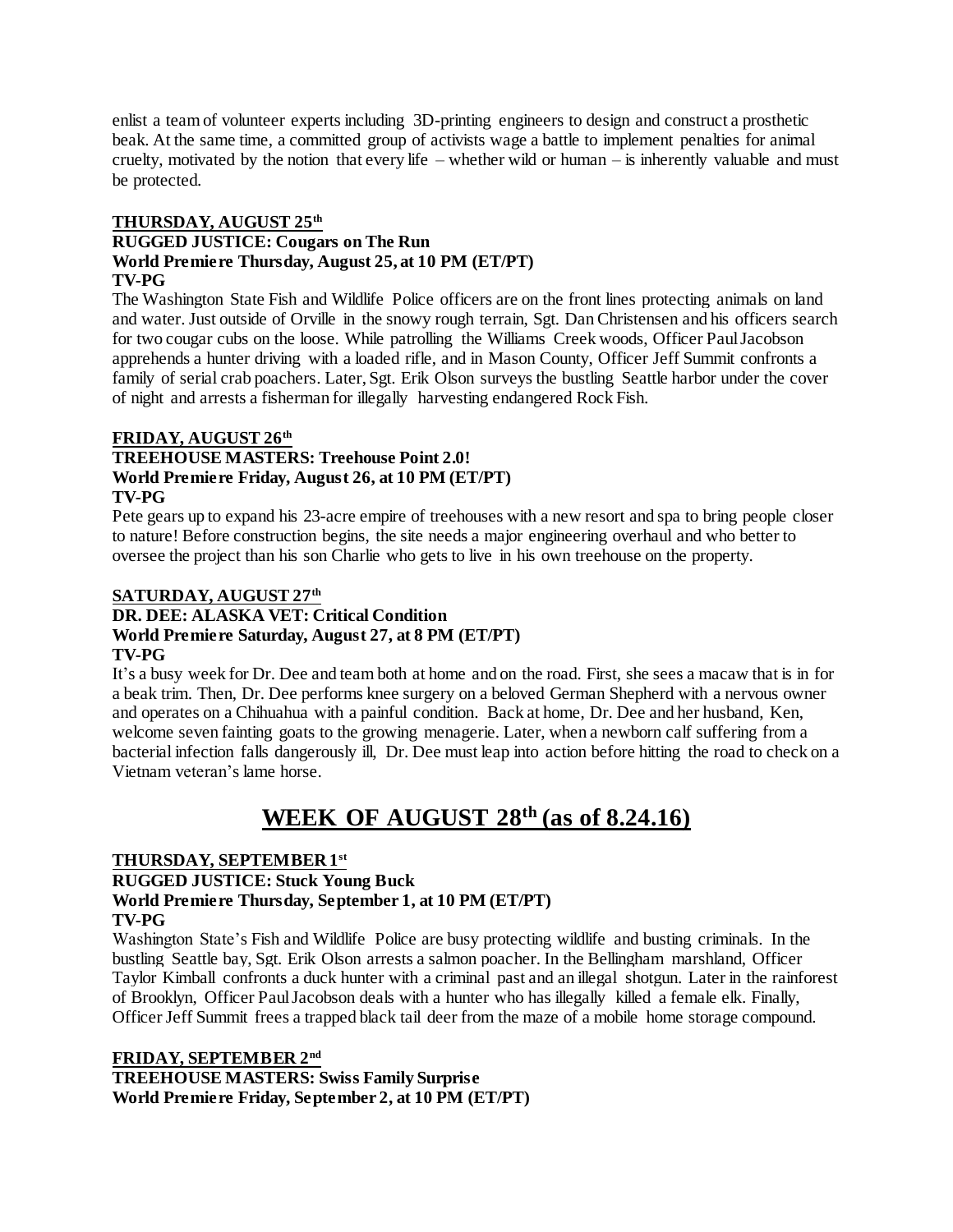#### **TV-PG**

A Michigan father – along with his son – calls on Pete to surprise his wife with a spectacular  $40<sup>th</sup>$ anniversary present – a treehouse! Pete and the NTS crew tackle the surprise build, making the treehouse modern, yet cozy and pack it with amenities like a full kitchen, bathroom and loft space. The family's love of treehouses began with Swiss Family Robinson, so Pete even adds a fully functioning waterwheel in the sky as a nod to the iconic story.

## **SATURDAY, SEPTEMBER 3rd**

#### **DR. DEE: ALASKA VET: TBD**

#### **World Premiere Saturday, September 3, at 8 PM (ET/PT) TV-PG**

Dr. Dee visits a ranch to check on a pack horse named Red, but quickly discovers he kicks like a mule! Dr. Terry and Nicole head to the icy town of Arctic Village for a remote vet clinic where they run into trouble with a dog named Pinkie Pie who refuses to cooperate. Back in Fairbanks, Dr. Dee sees a parakeet with a strange mass and a deaf Boston Terrier with terrible breath. Finally, a Golden Labrador Retriever arrives at the clinic with a mass on its neck, and Dr. Dee hopes she doesn't have to give its owners bad news.

# **SERIES DESCRIPTIONS**

*\*Below you will find the series descriptions of the shows airing the weeks of August 21th and August 28th\**

# *RUGGED JUSTICE*

## *Series Airs Thursdays at 10 PM (ET/PT)*

Keeping the Evergreen State safe for its citizens and wildlife is a key concern for the officers of Washington State's Department of Fish and Wildlife (WDFW) as they are at the front lines when it comes to defending the over 70,000 square miles of Washington State. Each day their goals include preserving and rescuing wildlife; protecting citizens from the dangers of the wilderness; and enforcing conservation of the state's fish and wildlife. And with all that responsibility comes tireless hours, quick thinking and constant adventure – there never seems to be a dull moment on the job.

Press Site: <https://press.discovery.com/us/apl/programs/rugged-justice/>

# *TREEHOUSE MASTERS Series Airs Fridays at 10 PM (ET/PT)*

Often described as a tree whisperer by his clients, colleagues and contemporaries, Pete Nelson dedicates his life granting people's dreams of turning peaceful nooks in nature into the ultimate escapes. In **TREEHOUSE MASTERS**, Nelson and his team execute the most outrageous treehouses designed to delight every whimsy, form and function. Whether he's contriving magnificent multi-bedroom treehouses with state-of-the-art kitchens and bathrooms or rendering simpler, peaceful one-room escapes, Nelson always goes out on a limb to create the most breathtaking treehouses with spectacular vistas. Press Site:<https://press.discovery.com/us/apl/programs/treehouse-masters/>

## *DR. DEE: ALASKA VET*

# *Season Airs Saturdays at 8 PM (ET/PT)*

**DR. DEE: ALASKA VET** follows veterinarian Dr. Dee Thornell as she treats the fauna of Alaska not only in her Fairbanks clinic, but in remote parts of the state. With its unique landscape, it is not uncommon for her daily patient roster to include reindeer, ducks, bears and pigs, along with the usual pet